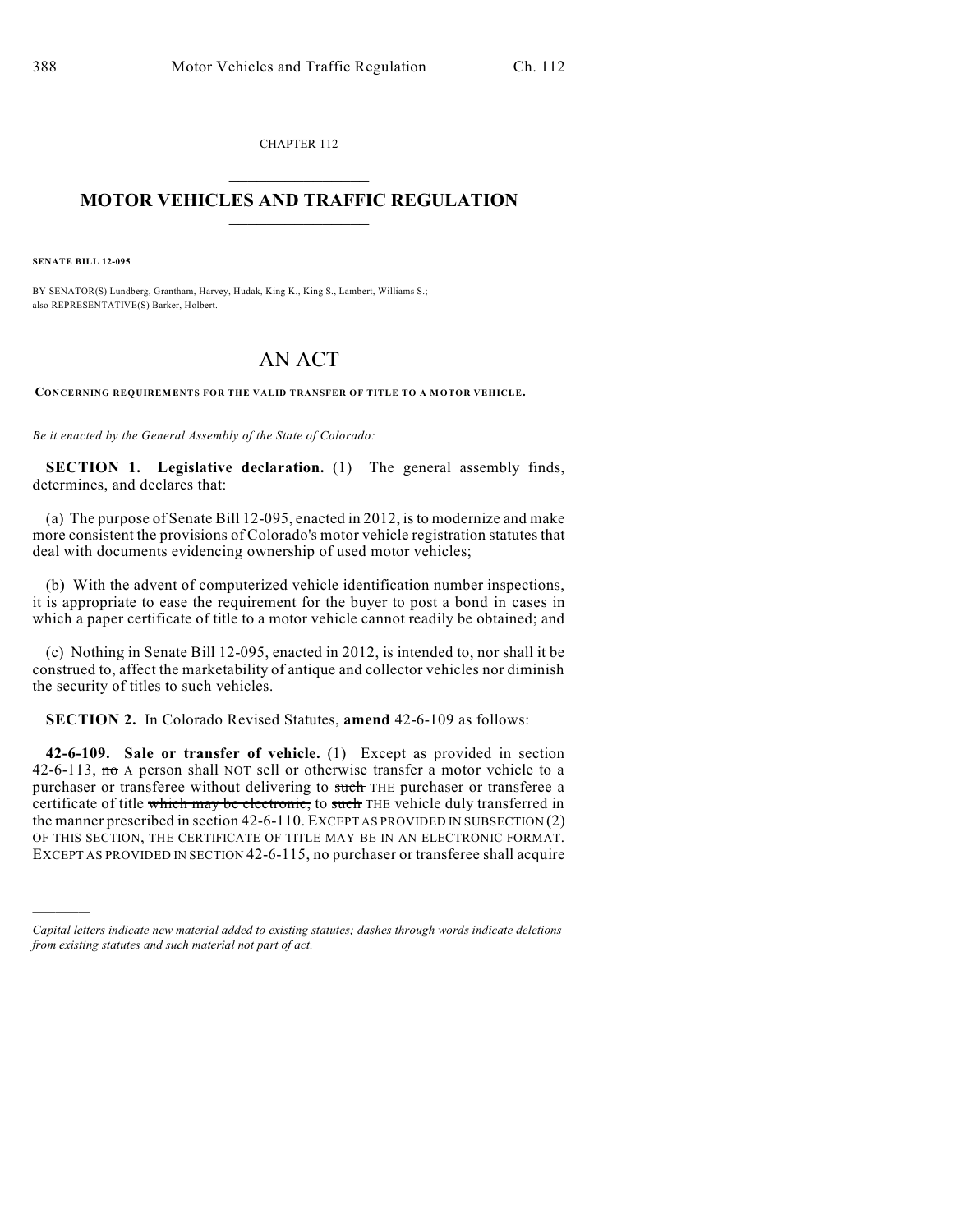any right, title, or interest in and to a motor vehicle purchased by such THE purchaser or transferee unless and until he or she obtains from the transferor the certificate of title duly transferred in accordance with this part 1. A lienholder may request either a paper or electronic version of a certificate of title.

(2) EXCEPT AS PROVIDED IN SECTION 42-6-115, a paper copy of a certificate of title shall be IS necessary for any transaction in which:

(a) Either party to the transaction is located outside Colorado; or

(b) The purchaser pays for a motor vehicle entirely with cash.

**SECTION 3.** In Colorado Revised Statutes, **amend** 42-6-115 as follows:

**42-6-115. Furnishing bond for certificates.** (1) (a) If the applicant for a certificate of title to a motor vehicle is unable to provide the director or the authorized agent with a certificate of title duly transferred to such THE applicant  $\sigma$ bill of sale, or other evidence of ownership that satisfies SATISFACTORY TO the director that the applicant owns the vehicle AS SPECIFIED IN RULES ESTABLISHED PURSUANT TO SECTION 42-6-104, THE DIRECTOR OR THE AUTHORIZED AGENT MAY FILE a certificate of title for such THE vehicle may be filed by the director or the authorized agent upon IF the applicant furnishing FURNISHES the director or the authorized agent with a statement, in such A form as required SPECIFIED by the director, The statement shall contain THAT CONTAINS:

(I) A recital of the facts and circumstances by which the applicant acquired the ownership and possession of such THE vehicle;

- (II) The source of the title to the vehicle; and such
- (III) Other information as the director may require to determine:
- (A) Whether any liens are attached to such THE motor vehicle;
- (B) The date of the liens;
- (C) The amount secured by the vehicle;
- (D) Where such THE liens are of public record; and

(E) The right of the applicant to have a certificate of title filed on behalf of the applicant.

(b) The statement shall SPECIFIED IN PARAGRAPH (a) OF THIS SUBSECTION  $(1)$ MUST contain or be accompanied by a written declaration that it is made under the penalties PENALTY of perjury in the second degree, as defined in section 18-8-503, C.R.S., and shall MUST accompany the application for the certificate as required in section 42-6-116.

(c) THE DIRECTOR OR THE AUTHORIZED AGENT MAY MAINTAIN any evidence submitted to and maintained by the director or the authorized agent may be